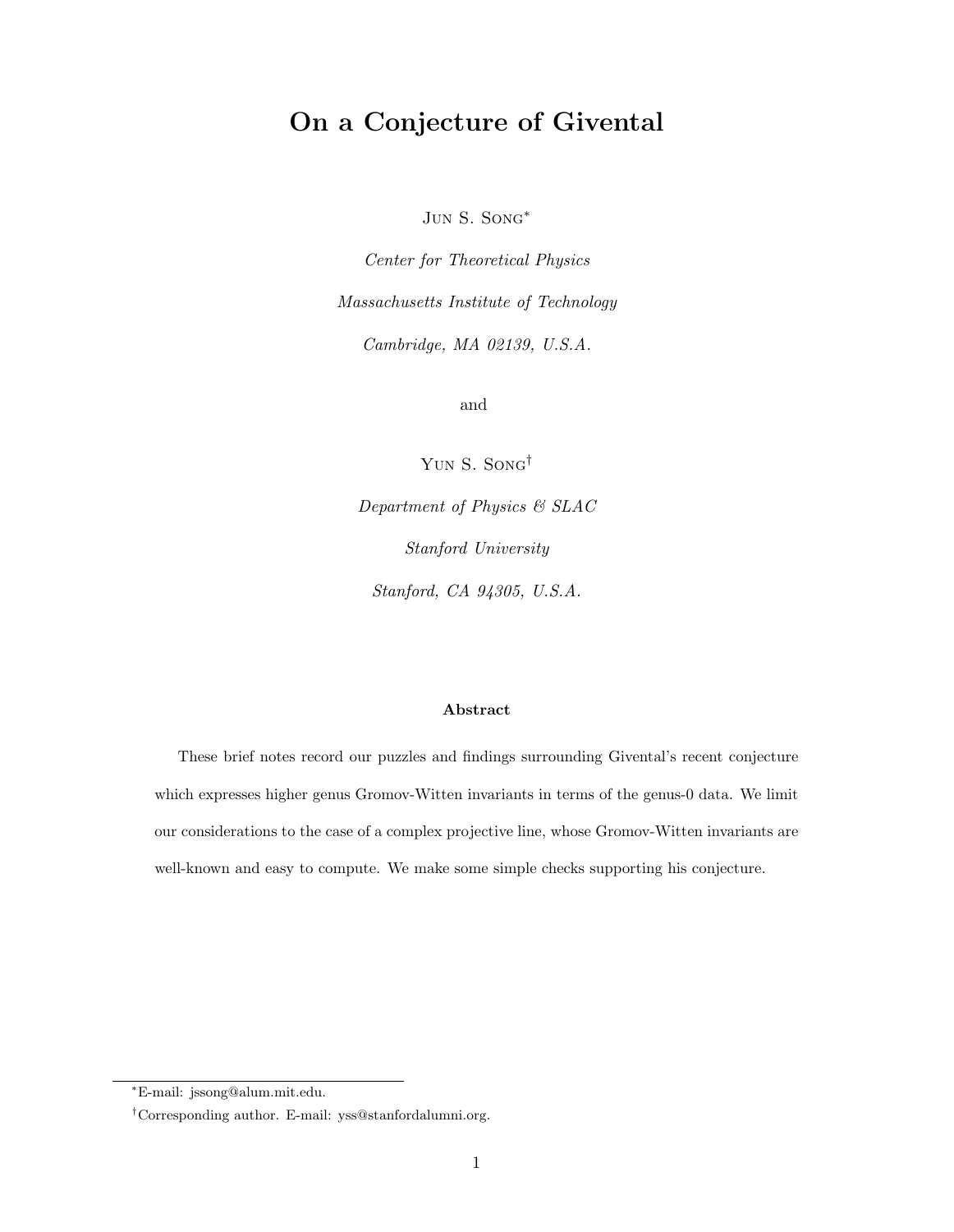# 1 Brief Summary

These notes are brief sketches of our troubles and findings surrounding a work of Givental [5].

Let  $\mathcal{F}_g$  be the generating function in the small phase space for genus-g Gromov-Witten (GW) invariants of a manifold X with a semi-simple Frobenius structure on  $H^*(X, \mathbb{Q})$ . Then, Givental's conjecture, whose equivariant counter-part he has proved [5], is

$$
e^{\sum_{g\geq 2}\lambda^{g-1}\mathcal{F}_g(t)} = \left[e^{\frac{\lambda}{2}\sum_{k,l\geq 0}\sum_{i,j}V_{kl}^{ij}\sqrt{\Delta_i}\sqrt{\Delta_j}\partial_{q_k^i}\partial_{q_l^j}}\prod_j\tau(\lambda\Delta_j;\{q_n^j\})\right]\Big|_{q_n^j = T_n^j},\tag{1}
$$

where  $i, j = 1, \ldots \dim H^*(X, \mathbb{Q})$ ;  $\tau$  is the KdV tau-function governing the intersection theory on the Deligne-Mumford space  $\overline{\mathcal{M}}_{g,n}$ ; and  $V_{kl}^{ij}, \Delta_j$ , and  $T_n^j$  are functions of the small phase space coordinates  $t \in H^*(X, \mathbb{Q})$  and are defined by solutions to the flat-section equations associated with the genus-0 Frobenius structure of  $H^*(X, \mathbb{Q})$  [5]. This remarkable conjecture organizes the higher genus GW-invariants in terms of the genus-0 data and the  $\tau$ -function for a point. The motivation for our work lies in verifying the conjecture for  $X = \mathbb{P}^1$ , which is the simplest example with a semi-simple Frobenius structure on its cohomology ring and whose GW-invariants can be easily computed.

We have obtained two particular solutions to the flat-section equations (5), an analytic one encoding the two-point descendant GW-invariants of  $\mathbb{P}^1$  and a recursive one corresponding to Givental's fundamental solution. According to Givental, both of these two solutions are supposed to yield the same data  $V_{kl}^{ij}, \Delta_j$ , and  $T_n^j$ . Unfortunately, we were not able to produce the desired information using our analytic solutions, but the recursive solutions do lead to sensible quantities which we need. Combined with an expansion scheme which allows us to verify the conjecture at each order in  $\lambda$ , we thus use our recursive solutions to check the conjecture (1) for  $\mathbb{P}^1$  up to order  $\lambda^2$ . Already at this order, we need to expand the differential operators in (1) up to  $\lambda^6$  and need to consider up to genus-3 free energy in the  $\tau$ -functions, and the computations quickly become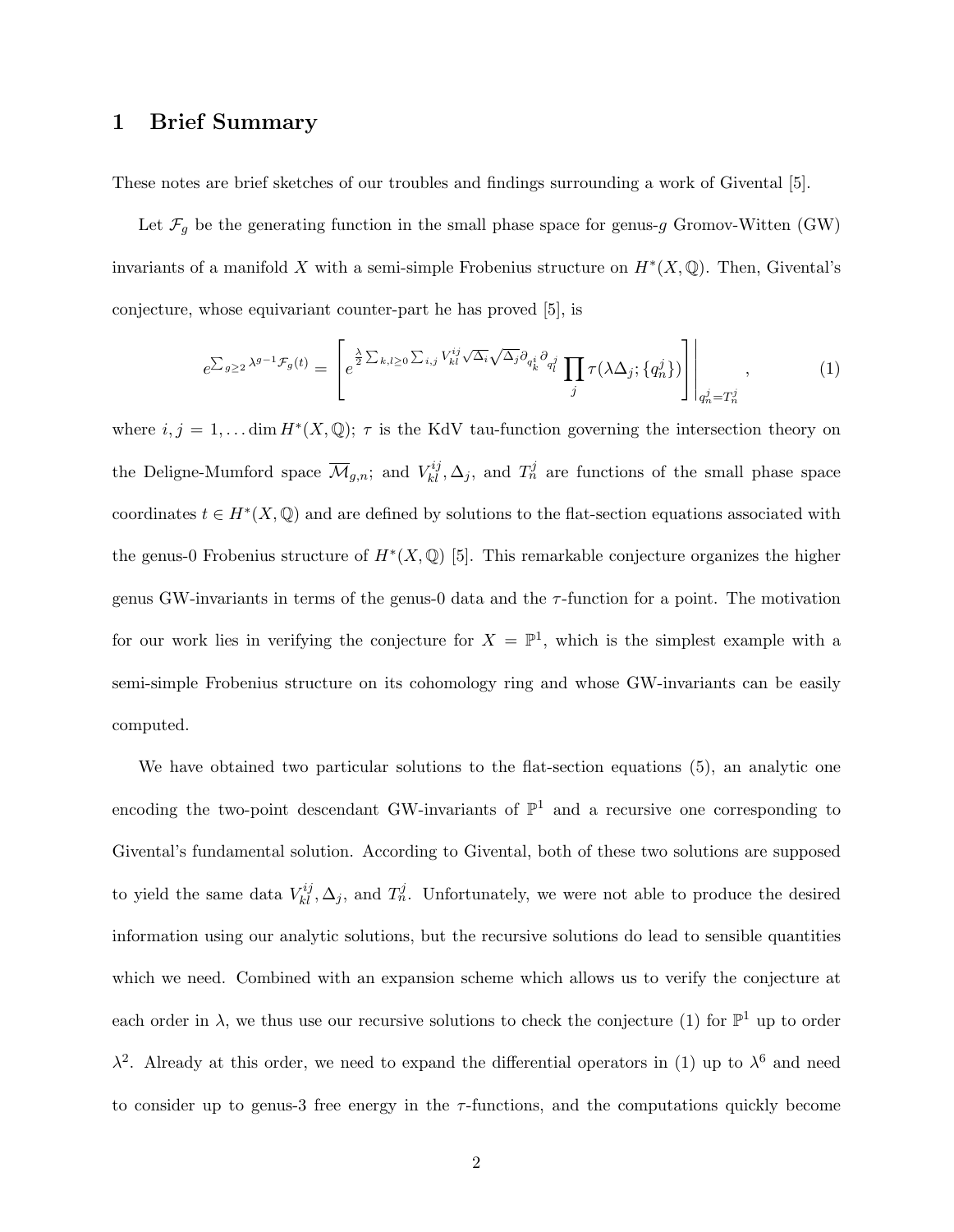cumbersome with increasing order. We have managed to re-express the conjecture for this case into a form which resembles the Hirota-bilinear relations, but at this point, we have no insights into a general proof. It is nevertheless curious how the numbers work out, and we hope that our results would provide a humble support for Givental's master equation.

Many confusions still remain – for instance, the discrepancy between our analytic and recursive solutions. As mentioned above, Givental's conjecture for  $\mathbb{P}^1$  can be re-written in a form which resembles the Hirota-bilinear relations for the KdV hierarchies (see (32)). It would thus be interesting to speculate a possible relation between his conjecture and the conjectural Toda hierarchy for  $\mathbb{P}^1$ .

We have organized our notes as follows: in §2, we review the canonical coordinates for  $\mathbb{P}^1$ , to be followed by our solutions to the flat-section equations in §3. We conclude by presenting our checks in §4.

# 2 Canonical Coordinates for  $\mathbb{P}^1$ .

We here review the canonical coordinates  $\{u_{\pm}\}\$  for  $\mathbb{P}^1$  [1, 2, 4]. Recall that a Frobenius structure on  $H^*(\mathbb{P}^1,\mathbb{Q})$  carries a flat pseudo-Riemannian metric  $\langle \cdot,\cdot \rangle$  defined by the Poincaré intersection pairing. The canonical coordinates are defined by the property that they form the basis of idempotents of the quantum cup-product, denoted in the present note by  $\circ$ . The flat metric  $\langle \cdot, \cdot \rangle$  is diagonal in the canonical coordinates, and following Givental's notation, we define  $\Delta_{\pm} := 1/\langle \partial_{u_{\pm}}, \partial_{u_{\pm}} \rangle$ .

Let  $\{t^{\alpha}\}, \alpha \in \{0,1\}$  be the flat coordinates of the metric and let  $\partial_{\alpha} := \partial/\partial t^{\alpha}$ . The quantum cohomology of  $\mathbb{P}^1$  is

$$
\partial_0 \circ \partial_\alpha = \partial_\alpha
$$
 and  $\partial_1 \circ \partial_1 = e^{t^1} \partial_0$ .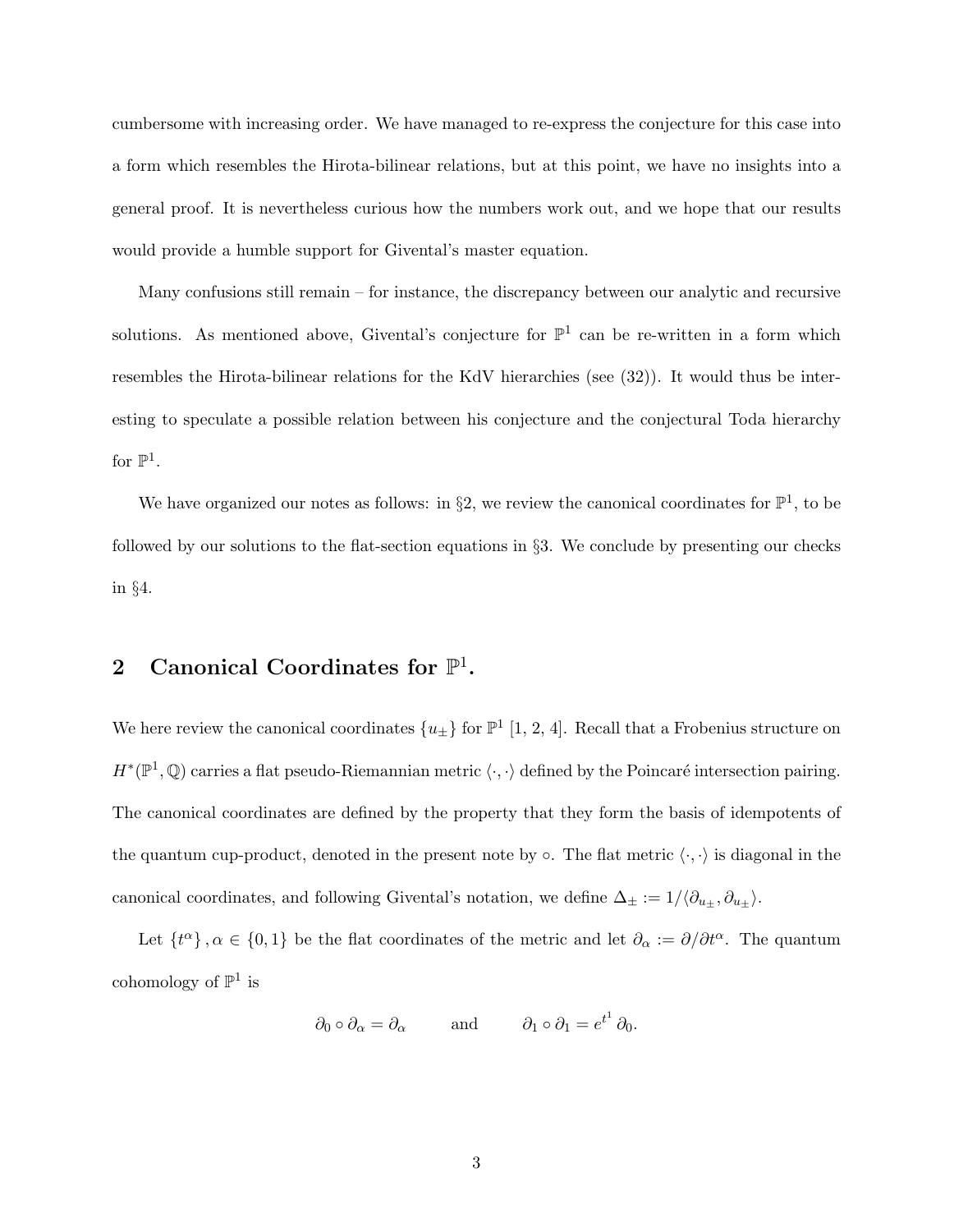The eigenvalues and eigenvectors of  $\partial_1 \circ$  are

$$
\pm e^{t^1/2}
$$
 and  $(\pm e^{t^1/4}\partial_0 + e^{-t^1/4}\partial_1),$ 

respectively. So, we have

$$
(\pm e^{t^1/4}\partial_0 + e^{-t^1/4}\partial_1) \circ (\pm e^{t^1/4}\partial_0 + e^{-t^1/4}\partial_1) = \pm 2 \, e^{t^1/4} \, (\pm e^{t^1/4}\partial_0 + e^{-t^1/4}\partial_1),
$$

which implies that

$$
\frac{\partial}{\partial u_{\pm}} = \frac{\partial_0 \pm e^{-t^1/2} \partial_1}{2} \,,
$$

such that

$$
\partial_{u_\pm} \circ \partial_{u_\pm} = \partial_{u_\pm} \quad \text{and} \quad \partial_{u_\pm} \circ \partial_{u_\mp} = 0 \, .
$$

We can solve for  $u_{\pm}$  up to constants as

$$
u_{\pm} = t^0 \pm 2 e^{t^1/2} \,. \tag{2}
$$

To compute  $\Delta_\pm,$  note that

$$
\frac{1}{\Delta_{\pm}} := \langle \partial_{u_{\pm}}, \partial_{u_{\pm}} \rangle = \pm \frac{1}{2e^{t^1/2}}.
$$

The two bases are related by

$$
\partial_0 = \partial_{u_+} + \partial_{u_-}
$$
 and  $\partial_1 = e^{t^1/2} (\partial_{u_+} - \partial_{u_-}).$ 

Define an orthonormal basis by  $f_i = \Delta_i^{1/2} \frac{\partial}{\partial \theta_i}$  $\frac{\partial}{\partial u_i}$ . Then the transition matrix  $\Psi$  from  $\{\frac{\partial}{\partial u_i}\}$ .  $\frac{\partial}{\partial t_{\alpha}}\}$  to  $\{f_i\}$  is

given by

$$
\Psi_{\alpha}^{i} = \frac{1}{\sqrt{2}} \begin{pmatrix} e^{-t^{1}/4} & -ie^{-t^{1}/4} \\ e^{t^{1}/4} & ie^{t^{1}/4} \end{pmatrix} = \begin{pmatrix} \Delta_{+}^{-1/2} & \Delta_{-}^{-1/2} \\ \frac{1}{2}\Delta_{+}^{1/2} & \frac{1}{2}\Delta_{-}^{1/2} \end{pmatrix},
$$
\n(3)

such that

$$
\frac{\partial}{\partial t_{\alpha}} = \sum_{i} \Psi_{\alpha}^{i} f_{i}.
$$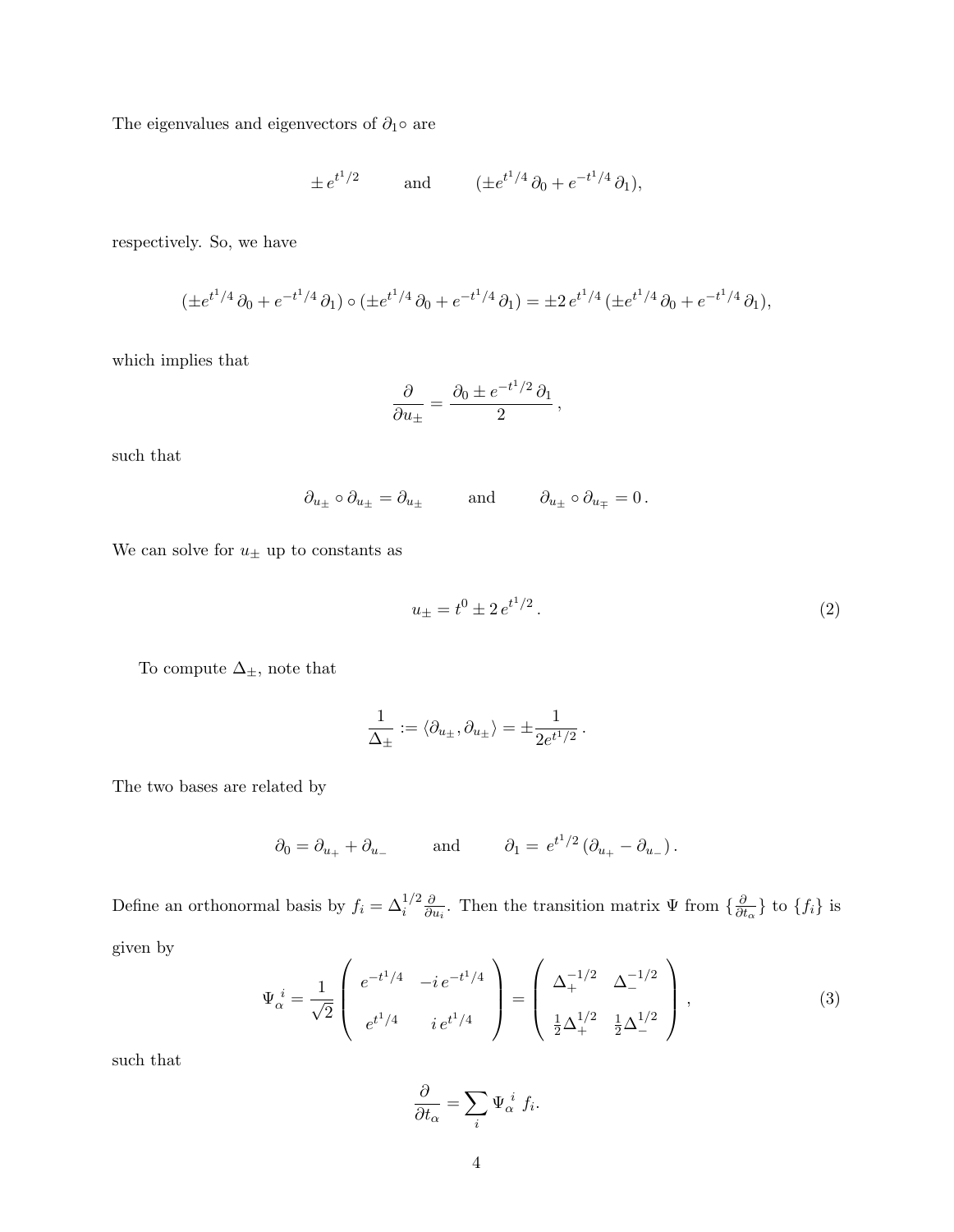We will also need the inverse of (3):

$$
(\Psi^{-1})_i^{\alpha} = \frac{1}{\sqrt{2}} \begin{pmatrix} e^{t^1/4} & e^{-t^1/4} \\ i e^{t^1/4} & -i e^{-t^1/4} \end{pmatrix} = \begin{pmatrix} \frac{1}{2} \Delta_+^{1/2} & \Delta_+^{-1/2} \\ \frac{1}{2} \Delta_-^{1/2} & \Delta_-^{-1/2} \end{pmatrix} . \tag{4}
$$

# 3 Solutions to the Flat-Section Equations

The relevant data  $V_{kl}^{ij}$ ,  $\Delta_j$  and  $T_n^j$  are extracted from the solutions to the flat-section equations of the genus-0 Frobenius structure for  $H^*(\mathbb{P}^1, \mathbb{Q})$ . We here find two particular solutions. The analytic solution correctly encodes the two-point descendant GW-invariants, while the recursive solution is used in the next section to verify Givental's conjecture.

#### 3.1 Analytic Solution

The genus-0 free energy for  $\mathbb{P}^1$  is

$$
\mathcal{F}_0 = \frac{1}{2} (t^0)^2 t^1 + e^{t^1}.
$$

Flat sections  $S_{\alpha}$  of  $TH^*(\mathbb{P}^1, \mathbb{Q})$  satisfy the equations

$$
z \, \partial_{\alpha} \, S_{\beta} = \mathcal{F}_{\alpha\beta\mu} \, g^{\mu\nu} \, S_{\nu} \tag{5}
$$

where  $z \neq 0$  is an arbitrary parameter and  $\mathcal{F}_{\alpha\beta\mu} := \frac{\partial^3 \mathcal{F}}{\partial t^{\alpha} \partial t^{\beta} \partial t^{\mu}}$ . The only non-vanishing components of  $\mathcal{F}_{\alpha\beta\mu}$  are

$$
\mathcal{F}_{001} = 1
$$
 and  $\mathcal{F}_{111} = e^{t^1}$ .

Hence, we find that the general solutions to the flat-section equations (5) are

$$
S_0 = e^{t^0/z} \left[ c_1 I_0 (2 e^{t^1/2}/z) - c_2 K_0 (2 e^{t^1/2}/z) \right]
$$
 (6)

and

$$
S_1 = e^{t^0/z} e^{t^1/2} \left[ c_1 I_1(2e^{t^1/2}/z) + c_2 K_1(2e^{t^1/2}/z) \right],
$$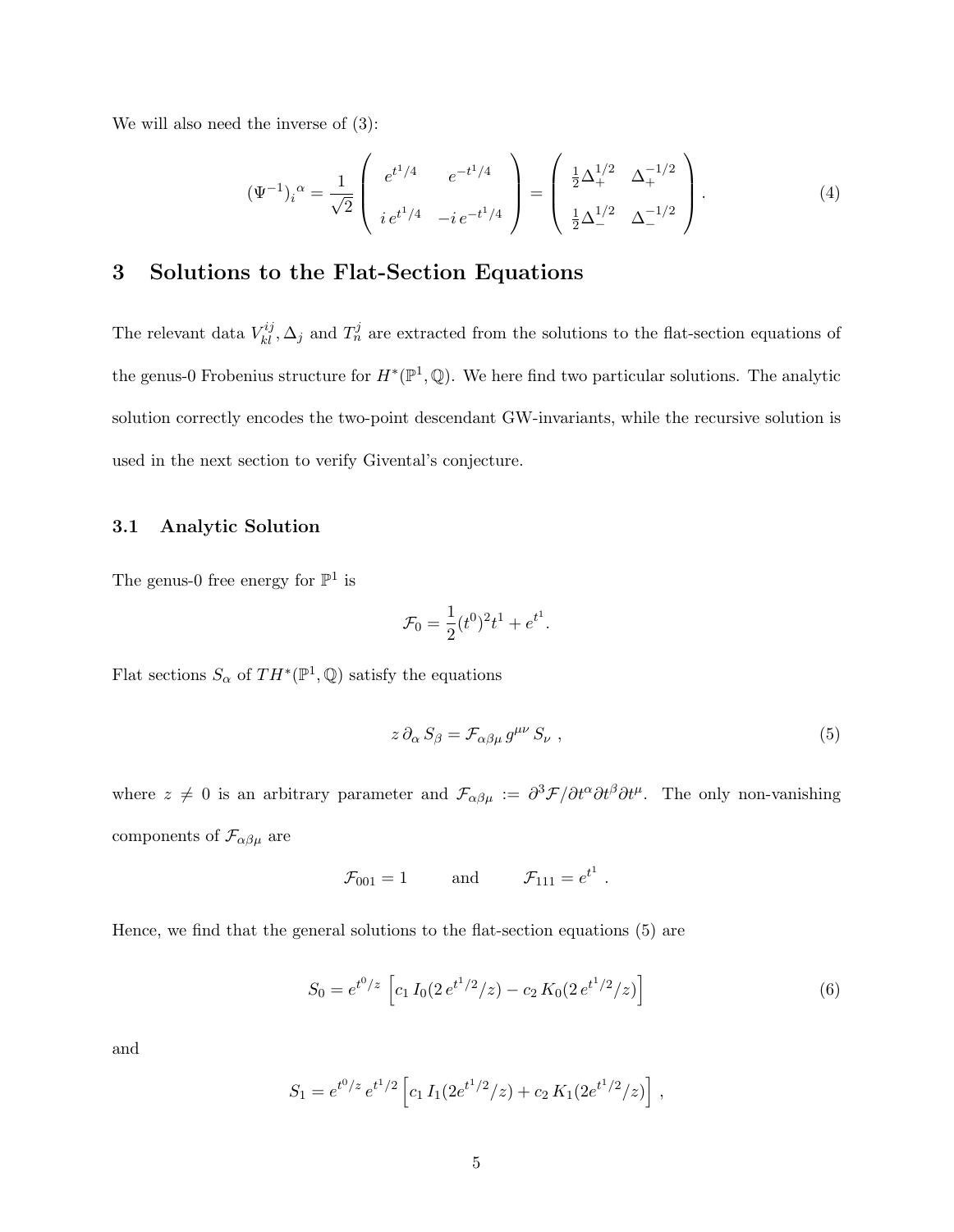where  $I_n(x)$  and  $K_n(x)$  are modified Bessel functions, and  $c_i$  are integration constants which may depend on z.

We would now like to find two particular solutions corresponding to the following Givental's expression:

$$
S_{\alpha\beta}(z) = g_{\alpha\beta} + \sum_{n \ge 0, (n,d) \ne (0,0)} \frac{1}{n!} \langle \phi_{\alpha} \cdot \frac{\phi_{\beta}}{z - \psi} \cdot (t^0 \phi_0 + t^1 \phi_1)^n \rangle_d , \qquad (7)
$$

where  $S_{\alpha\beta}$  denotes the  $\alpha$ -th component of the  $\beta$ -th solution. Here,  $\{\phi_{\alpha}\}\$ is a homogeneous basis of  $H^*(\mathbb{P}^1,\mathbb{Q}), g_{\alpha\beta}$  is the intersection paring  $\int_{\mathbb{P}^1} \phi_\alpha \cup \phi_\beta$  and  $\psi \in H^2(\overline{M}_{0,n+2}(\mathbb{P}^1,d),\mathbb{Q})$  is the first Chern class of the universal cotangent line bundle over the moduli space  $\overline{M}_{0,n+2}(\mathbb{P}^1,d)$ . In order to find the particular solutions, we compare our general solution (6) with the 0-th components of  $S_{0\beta}$  in (7) at the origin of the phase space. The two-point functions appearing in (7) have been computed at the origin in [6] and have the following forms:

$$
S_{00}|_{t^{\alpha}=0} = -\sum_{m=1}^{\infty} \frac{1}{z^{2m+1}} \frac{2 d_m}{(m!)^2} , \text{ where } d_m = \sum_{k=1}^{m} 1/k ,
$$
 (8)

and

$$
S_{01}|_{t^{\alpha}=0} = 1 + \sum_{m=1}^{\infty} \frac{1}{z^{2m}} \frac{1}{(m!)^2}.
$$
 (9)

Using the standard expansion of the modified Bessel function  $K_0$ , we can evaluate (6) at the origin of the phase space to be

$$
c_1 I_0\left(\frac{2}{z}\right) - c_2 K_0\left(\frac{2}{z}\right) = c_1 I_0\left(\frac{2}{z}\right) - c_2 \left[ -(-\log(z) + \gamma_E) I_0\left(\frac{2}{z}\right) + \sum_{m=1}^{\infty} \frac{c_m}{z^{2m}(m!)^2} \right],
$$
\n(10)

where  $\gamma_E$  is Euler's constant. Now matching (10) with (8) gives

$$
c_1 = -c_2 \log(1/z) - c_2 \gamma_E
$$
 and  $c_2 = \frac{2}{z}$ ,

while noticing that (9) is precisely the expansion of  $I_0(2/z)$  and demanding that our general solution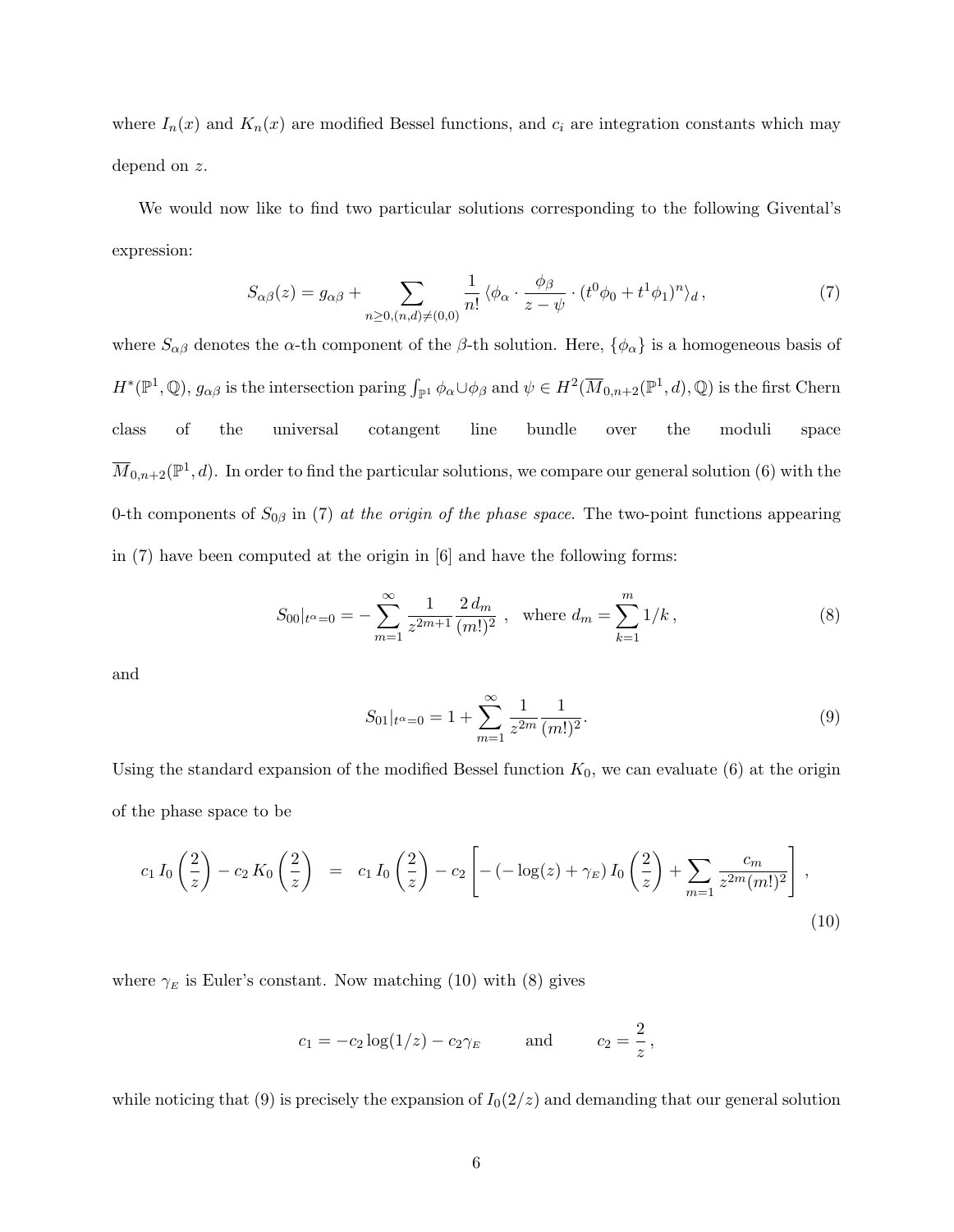coincides with (9) at the origin yields

$$
c_1=1 \qquad \text{and} \qquad c_2=0.
$$

To recapitulate, we have found

$$
S_{00} = -\frac{2e^{t^0/z}}{z} \left[ \left( \gamma_E - \log(z) \right) I_0 \left( \frac{2e^{t^1/2}}{z} \right) + K_0 \left( \frac{2e^{t^1/2}}{z} \right) \right],
$$
  
\n
$$
S_{10} = \frac{2e^{t^0/z} e^{t^1/2}}{z} \left[ K_1 \left( \frac{2e^{t^1/2}}{z} \right) - \left( \gamma_E - \log(z) \right) I_1 \left( \frac{2e^{t^1/2}}{z} \right) \right],
$$
  
\n
$$
S_{01} = e^{t^0/z} I_0 \left( \frac{2e^{t^1/2}}{z} \right),
$$
  
\n
$$
S_{11} = e^{t^0/z} e^{t^1/2} I_1 \left( \frac{2e^{t^1/2}}{z} \right).
$$

We have checked that these solutions correctly reproduce the corresponding descendant Gromov-Witten invariants obtained in [6].

If the inverse transition matrix in (4) is used to relate the matrix elements  $S_{\alpha}^{i}$  to  $S_{\alpha\beta}$  as  $S_{\alpha}^{\ \ i} = S_{\alpha\beta}((\psi^{-1})^t)^{\beta}$  $\delta_j$   $\delta^{ji}$ , then we should have

$$
S_{\alpha}^{\ \pm} = \sqrt{\pm 2} \, e^{t^1/4} \left( \frac{1}{2} S_{\alpha 0} \pm \frac{e^{-t^1/2}}{2} S_{\alpha 1} \right). \tag{11}
$$

#### 3.2 Recursive Solution

In [4, 5], Givental has shown that near a semi-simple point, the flat-section equations (5) have a fundamental solution given by

$$
S_{\alpha}^{i} = \Psi_{\alpha}^{j} (R_0 + zR_1 + z^2 R_2 + \dots + z^n R_n + \dots)_{jk} [\exp(U/z)]^{ki},
$$

where  $R_n = (R_n)_{jk}$ ,  $R_0 = \delta_{jk}$  and U is the diagonal matrix of canonical coordinates. The matrix  $R_1$  satisfies the relations

$$
\Psi^{-1} \frac{\partial \Psi}{\partial t^1} = \left[\frac{\partial U}{\partial t^1}, R_1\right] \tag{12}
$$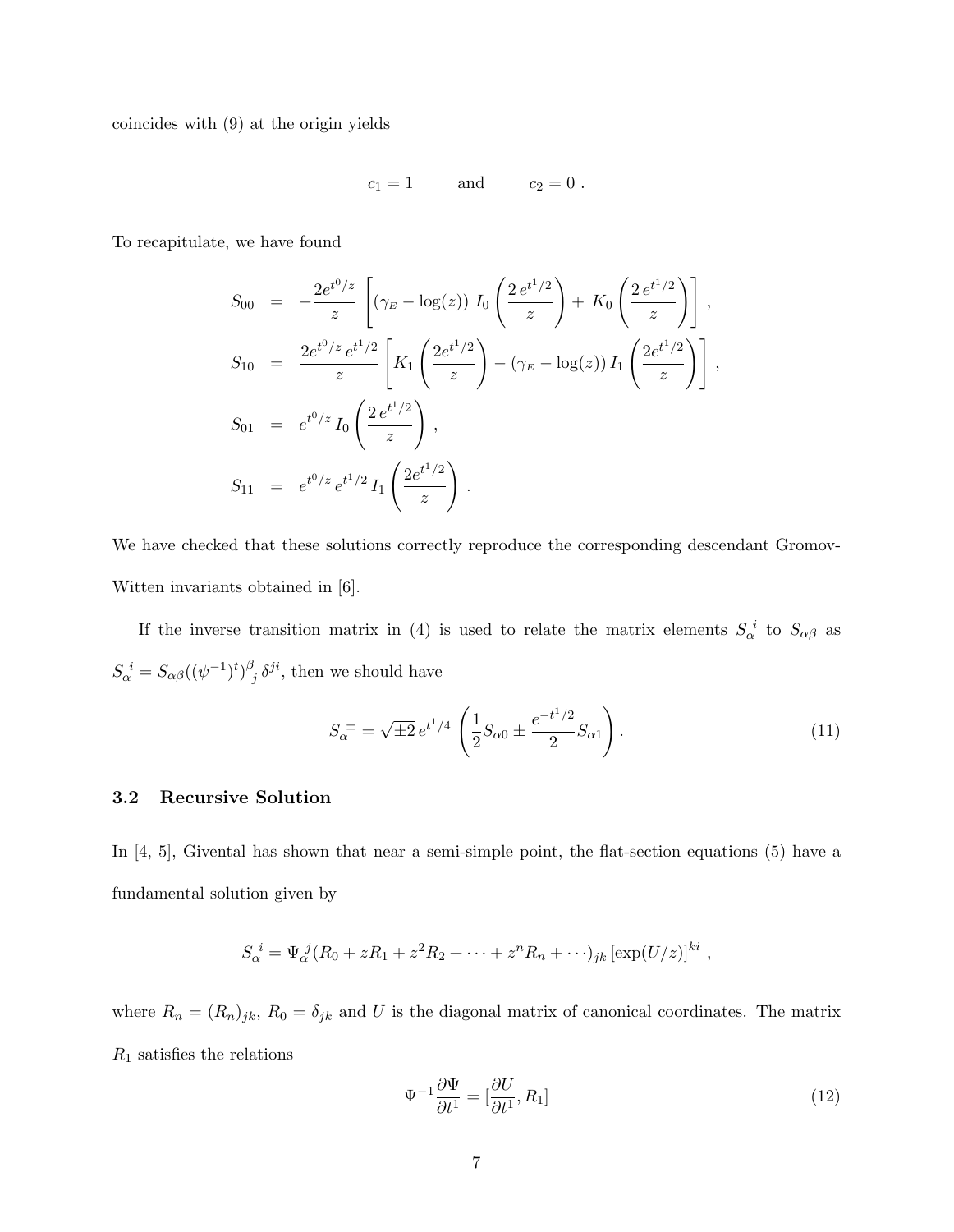and

$$
\left[\frac{\partial R_1}{\partial t^1} + \Psi^{-1} \left(\frac{\partial \Psi}{\partial t^1}\right) R_1\right]_{\pm \pm} = 0, \qquad (13)
$$

which we use to find its expression. From the transition matrix given in  $(3)$  we see that

$$
\Psi^{-1} \frac{\partial \Psi}{\partial t^1} = \frac{1}{4} \left( \begin{array}{cc} 0 & i \\ -i & 0 \end{array} \right),
$$

while taking the  $(+-)$  component of the relation  $(12)$  gives

$$
\frac{i}{4} = \frac{\partial U_{++}}{\partial t^1}(R_1)_{+-} - (R_1)_{+-} \frac{\partial U_{--}}{\partial t^1} = 2e^{t^1/2}(R_1)_{+-},
$$

where in the last step we have used the definition (2) of canonical coordinates. We therefore have

$$
(R_1)_{+-} = \frac{i}{8}e^{-t^1/2},
$$

and similarly considering the  $(-+)$  component of  $(12)$  gives

$$
(R_1)_{-+} = \frac{i}{8}e^{-t^1/2}.
$$

The diagonal components of  $R_1$  can be obtained from (13), which implies that

$$
\frac{\partial (R_1)_{++}}{\partial t^1} = (R_1)_{+-} \frac{\partial U_{--}}{\partial t^1} (R_1)_{-+} - \frac{\partial U_{++}}{\partial t^1} (R_1)_{+-} (R_1)_{-+} = \frac{\exp(-t^1/2)}{32} = -\frac{\partial (R_1)_{--}}{\partial t^1}.
$$

Hence,  $(R_1)_{++} = -\exp(-t^1/2)/16 = -(R_1)_{--}$  and the matrix  $R_1$  can be written as

$$
(R_1)_{jk} = \frac{1}{16} e^{-t^1/2} \begin{pmatrix} -1 & 2i \\ 2i & 1 \end{pmatrix}.
$$
 (14)

In general, the matrices  $R_n$  satisfy the recursion relations [4]

$$
(d+\Psi^{-1}d\Psi) R_n = [dU, R_{n+1}],
$$

which, for our case, imply the following set of equations:

$$
\frac{\partial R_n}{\partial t^0} = 0 \t{,} \t(15)
$$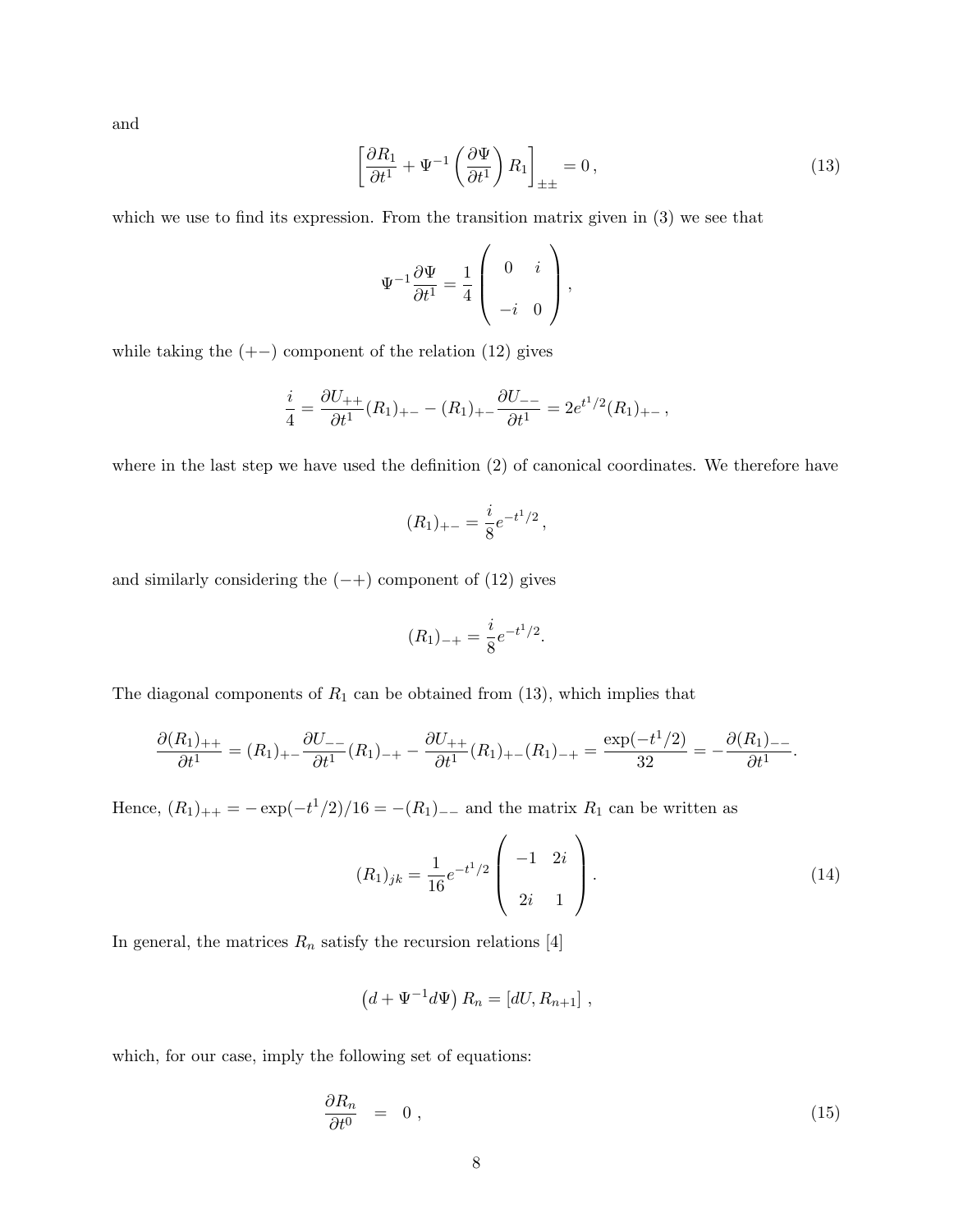$$
\frac{\partial (R_n)_{++}}{\partial t^1} = -\frac{i}{4}(R_n)_{-+} , \qquad (16)
$$

$$
(R_{n+1})_{-+} = -\frac{1}{2}e^{-t^1/2}\left[\frac{\partial (R_n)_{-+}}{\partial t^1} - \frac{i}{4}(R_n)_{++}\right],\tag{17}
$$

$$
\frac{\partial (R_n)_{--}}{\partial t^1} = \frac{i}{4}(R_n)_{+-} , \qquad (18)
$$

$$
(R_{n+1})_{+-} = \frac{1}{2}e^{-t^1/2}\left[\frac{\partial (R_n)_{+-}}{\partial t^1} + \frac{i}{4}(R_n)_{--}\right].
$$
 (19)

**Lemma 3.1** For  $n \geq 1$ , the matrices  $R_n$  in the fundamental solution are given by

$$
(R_n)_{ij} = \frac{(-1)^n}{(2n-1)} \frac{\alpha_n}{2^n} e^{-nt^1/2} \begin{pmatrix} -1 & (-1)^{n+1} 2ni \\ 2ni & (-1)^{n+1} \end{pmatrix},
$$
(20)

where

$$
\alpha_n = (-1)^n \frac{1}{8^n n!} \prod_{\ell=1}^n (2\ell - 1)^2 , \ \alpha_0 = 1.
$$

These solutions satisfy the unitarity condition

$$
\mathbf{R}(z)\mathbf{R}^t(-z) := (1+zR_1+z^2R_2+\cdots+z^nR_n+\cdots)(1-zR_1^t+z^2R_2^t+\cdots+(-1)^nz^nR_n^t+\cdots) = 1
$$

and the homogeneity condition and, thus, are unique.

PROOF: For  $n = 1$ ,  $\alpha_1 = -1/8$  and (20) is equal to the correct solution (14). The proof now follows by an induction on n. Assume that (20) holds true up to and including  $n = m$ . Using the fact that

$$
\alpha_{m+1} = -\frac{(2m+1)^2}{8(m+1)}\alpha_m,
$$

we can show that  $R_{m+1}$  in (20) satisfies the relations (16)–(19) as well as (15).

To check unitarity, consider the  $z^k$ -term  $P_k := \sum_{\ell=0}^k (-1)^\ell R_{k-\ell} R_\ell^t$  in  $\mathbf{R}(z) \mathbf{R}^t(-z) = \sum_{k=0} P_k z^k$ . As shown by Givental, the equations satisfied by the matrices  $R_n$  imply that the off-diagonal entries of  $P_k$  vanish. As a result, combined with the anti-symmetry of  $P_k$  for odd k, we see that  $P_k$  vanishes for k odd. Hence, we only need to show that for our solution,  $P_k$  vanishes for all positive even  $k$  as well. To this end, we note that Givental has also deduced from the equation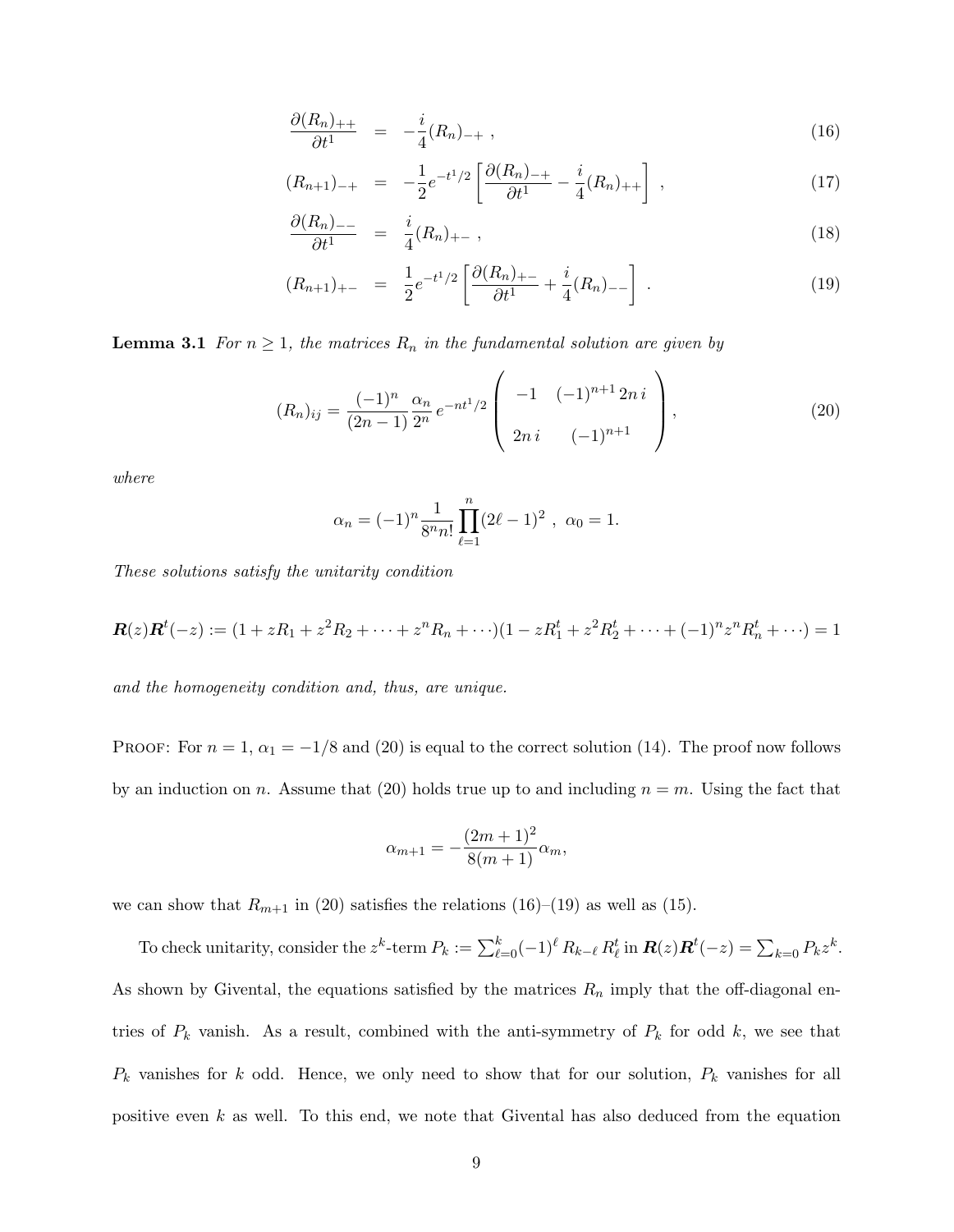$dP_k + [\Psi^{-1}d\Psi, P_k] = [dU, P_{k+1}]$  that the diagonal entries of  $P_k$  are constant. The expansion of  $P_{2k}$ is

$$
P_{2k}=R_{2k}+R_{2k}^t+\cdots,
$$

where the remaining terms are products of  $R_\ell$ , for  $\ell < 2k$ . Now, we proceed inductively. We first note that  $R_1$  and  $R_2$  given in (20) satisfy the condition  $P_2 = 0$ , and assume that  $R_\ell$ 's in (20) for  $\ell < 2k$  satisfy  $P_\ell = 0$ . Then, since the off-diagonal entries of  $P_n$  vanish for all n, the expansion of  $P_{2k}$  is of the form

$$
P_{2k} = A e^{-2k t^1/2} + B,
$$

where A is a constant diagonal matrix resulting from substituting our solution  $(20)$  and B is a possible diagonal matrix of integration constants for  $R_{2k}$ . But, since the diagonal entries of  $P_n$  are constant for all n, we know that  $A = 0$ . We finally choose the integration constants to be zero so that  $B = 0$ , yielding  $P_{2k} = 0$ . Hence, the matrices in our solution (20) satisfy the unitarity condition and are manifestly homogeneous. It then follows by the proposition in [5] that our solutions  $R_n$ are unique.

Let  $\mathbf{R} := (R_0 + zR_1 + z^2R_2 + \cdots + z^nR_n + \cdots).$  Then, we can use the matrices  $R_n$  from Lemma 3.1 to find

$$
S_0^+ = (\mathbf{R}_{++} - i \mathbf{R}_{-+}) \frac{\exp(u_+/z)}{\sqrt{\Delta_+}}
$$
  
=  $\left[1 + \sum_{n=1}^{\infty} \frac{\alpha_n}{2^n} \exp\left(\frac{-nt^1}{2}\right)(-z)^n\right] \frac{\exp(u_+/z)}{\sqrt{\Delta_+}},$   

$$
S_0^- = (\mathbf{R}_{--} + i \mathbf{R}_{+-}) \frac{\exp(u_-/z)}{\sqrt{\Delta_-}} \tag{21}
$$

$$
\sqrt{\Delta_{-}}
$$
\n
$$
= \left[1 + \sum_{n=1}^{\infty} (-1)^{n} \frac{\alpha_{n}}{2^{n}} \exp\left(\frac{-nt^{1}}{2}\right)(-z)^{n}\right] \frac{\exp(u_{-}/z)}{\sqrt{\Delta_{-}}},
$$
\n
$$
S_{1}^{+} = (\mathbf{R}_{++} + i\,\mathbf{R}_{-+}) \frac{\sqrt{\Delta_{+}}}{2} \exp(u_{+}/z)
$$
\n(22)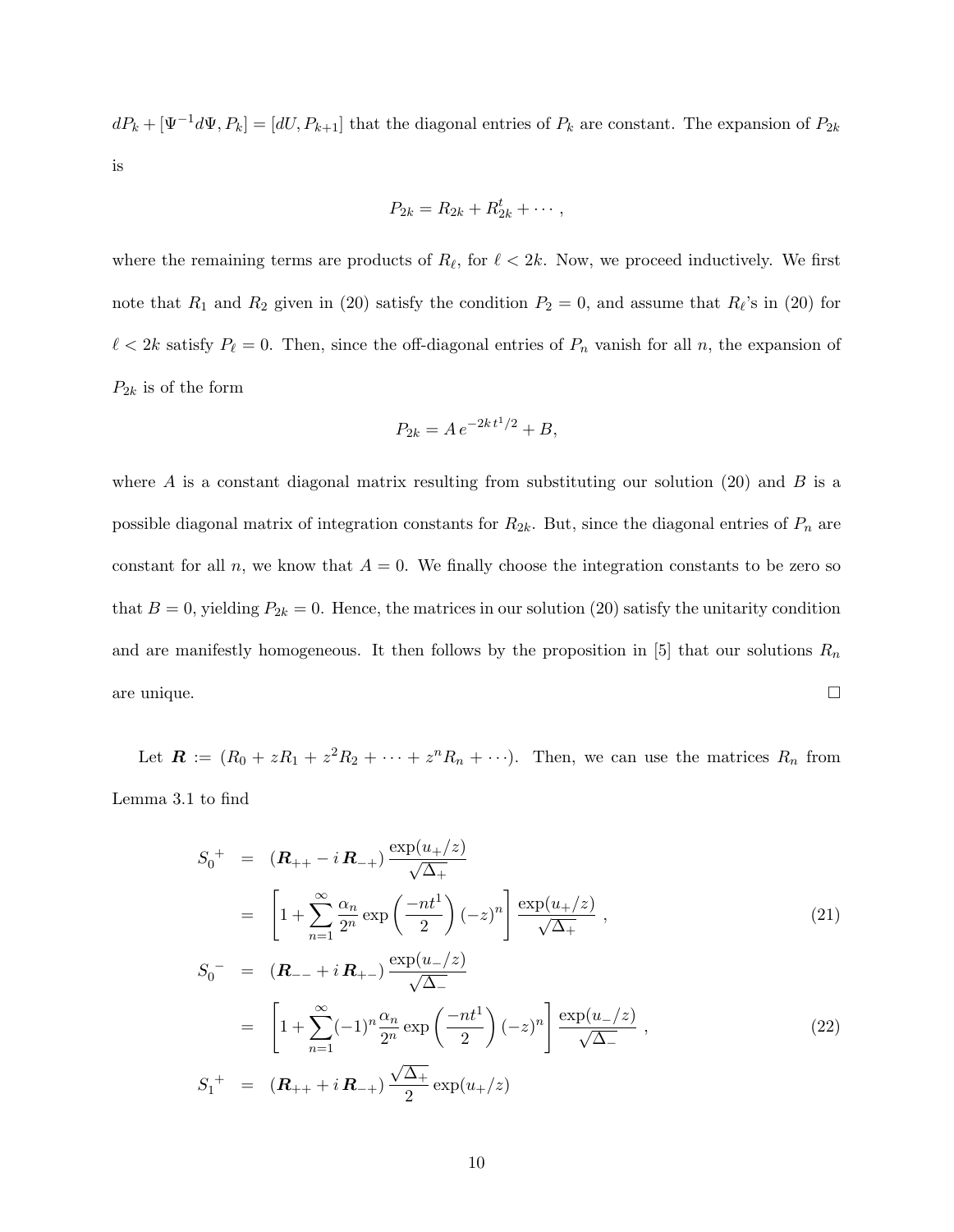$$
= \left[1 - \sum_{n=1}^{\infty} \frac{(2n+1)}{(2n-1)} \frac{\alpha_n}{2^n} \exp\left(\frac{-nt^1}{2}\right)(-z)^n\right] \frac{\sqrt{\Delta_+}}{2} \exp(u_+/z) , \tag{23}
$$

$$
S_1^- = (\mathbf{R}_{--} - i \mathbf{R}_{+-}) \frac{\sqrt{\Delta_{-}}}{2} \exp(u_{-}/z)
$$
  
=  $\left[1 - \sum_{n=1}^{\infty} (-1)^n \frac{(2n+1)}{(2n-1)} \frac{\alpha_n}{2^n} \exp\left(-\frac{nt^1}{2}\right) (-z)^n \right] \frac{\sqrt{\Delta_{-}}}{2} \exp(u_{-}/z)$ . (24)

Using the above expressions for  $S_{\alpha}^{i}(z)$ , we can also find  $V^{ij}(z, w)$ , which is given by the expression

$$
V^{ij}(z, w) := \frac{1}{z + w} \left[ S_{\mu}^{i}(w) \right]^{\dagger} \left[ g^{\mu \nu} \right] \left[ S_{\nu}^{j}(z) \right].
$$

If we define

$$
A_{p,q} := \frac{(4p \, q - 1)}{(2p - 1)(2q - 1)} \frac{\alpha_p \, \alpha_q}{2^{p+q}} e^{\frac{-(p+q)t^1}{2}}
$$

and

$$
B_{p,q} := \frac{2(p-q)}{(2p-1)(2q-1)} \frac{\alpha_p \alpha_q}{2^{p+q}} e^{\frac{-(p+q)t^1}{2}},
$$

then after some algebraic manipulations we obtain

$$
V^{++}(z, w) = e^{u_{+}/w+u_{+}/z} \left\{ \frac{1}{z+w} + \sum_{k,l=0}^{\infty} \left[ \sum_{n=0}^{k} (-1)^{n} A_{l+n+1,k-n} \right] (-1)^{k+l} w^{k} z^{l} \right\},
$$
(25)  
\n
$$
V^{--}(z, w) = e^{u_{-}/w+u_{-}/z} \left\{ \frac{1}{z+w} - \sum_{k,l=0}^{\infty} \left[ (-1)^{k+l} \sum_{n=0}^{k} (-1)^{n} A_{l+n+1,k-n} \right] (-1)^{k+l} w^{k} z^{l} \right\},
$$
  
\n
$$
V^{+-}(z, w) = e^{u_{+}/w+u_{-}/z} \left\{ \sum_{k,l=0}^{\infty} \left[ i (-1)^{l} \sum_{n=0}^{k} B_{l+n+1,k-n} \right] (-1)^{k+l} w^{k} z^{l} \right\},
$$
(26)  
\n
$$
V^{-+}(z, w) = e^{u_{-}/w+u_{+}/z} \left\{ \sum_{k,l=0}^{\infty} \left[ i (-1)^{k} \sum_{n=0}^{k} B_{l+n+1,k-n} \right] (-1)^{k+l} w^{k} z^{l} \right\}.
$$

## 3.3 A Puzzle

Incidentally, we note that in the asymptotic limit  $z\rightarrow 0,$ 

$$
S_0^{\dagger} = \Re \left[ \sqrt{\frac{2\pi}{z}} e^{t^0/z} I_0 \left( \frac{2e^{t^1/2}}{z} \right) \right]
$$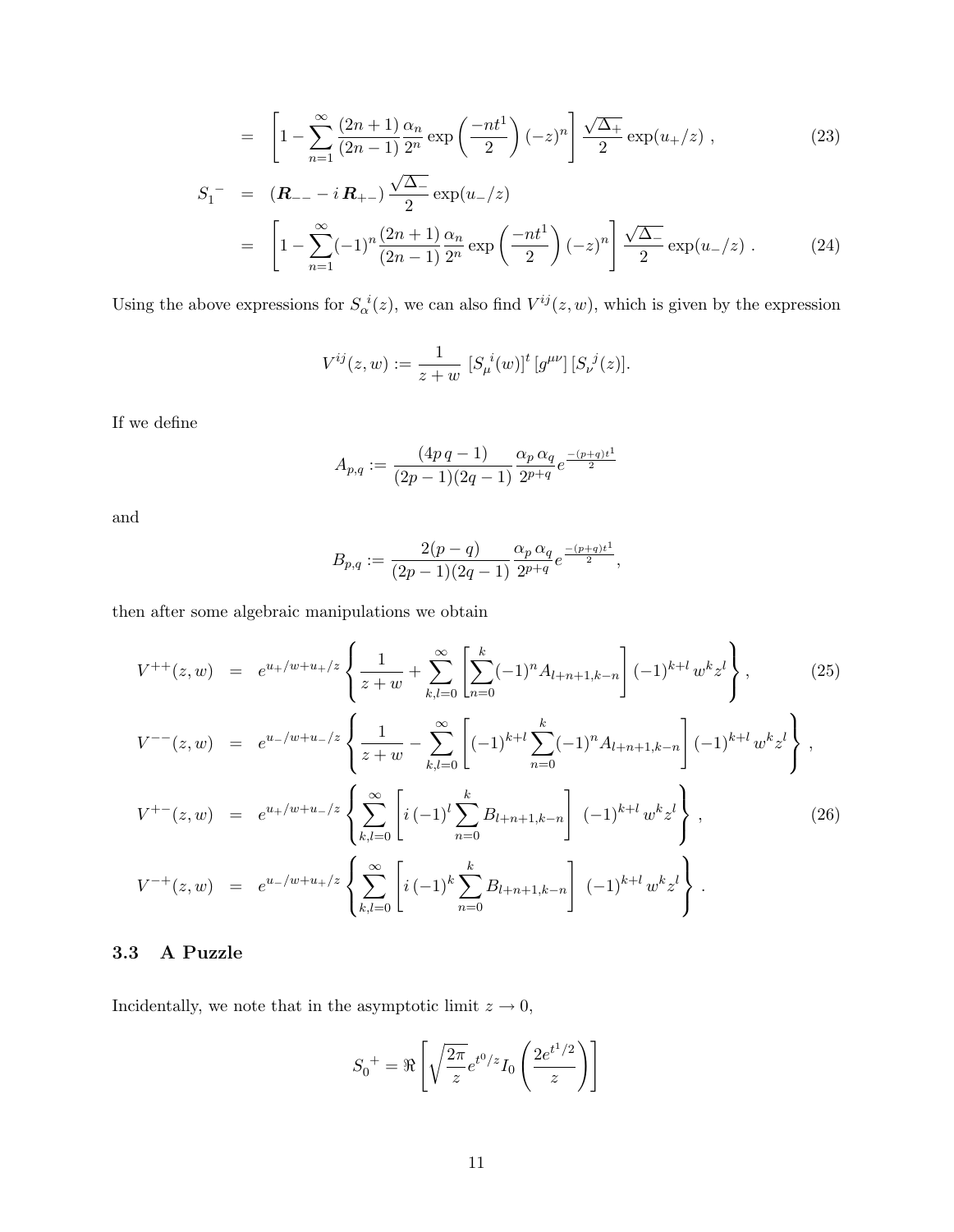and

$$
S_0^- = -i\sqrt{\frac{2}{\pi z}}e^{t^0/z} K_0\left(\frac{2e^{t^1/2}}{z}\right)
$$

reproduce the expansions in (21) and (22). This is in contrast to what was expected from the discussion leading to (11). Despaired of matching the two expressions, it seems to us that the analytic correlation functions obtained in §3.1 do not encode the right information that appear in Givental's conjecture. In the following section, we will use the recursive solutions from §3.2 to check Givental's conjectural formula at low genera.

# 4 Checks of the Conjecture at Low Genera

The  $T_n^i$  that appear in Givental's formula (1) are defined by the equations [5]

$$
S_0^{\pm} := \left[1 - \sum_{n=0}^{\infty} T_n^{\pm} (-z)^{n-1} \right] \frac{\exp(u_{\pm}/z)}{\sqrt{\Delta_{\pm}}}.
$$

From the computations of  $S_0^+$  and  $S_0^-$  in (21) and (22), respectively, one can extract  $T_n^i$  to be

$$
T_n^+ = \begin{cases} 0, & n = 0, 1, \\ -\frac{\alpha_{n-1}}{2^{n-1}} \exp\left[\frac{-(n-1)t^1}{2}\right], & n \ge 2, \end{cases}
$$
  

$$
T_n^- = \begin{cases} 0, & n = 0, 1, \\ -(-1)^{n-1} \frac{\alpha_{n-1}}{2^{n-1}} \exp\left[\frac{-(n-1)t^1}{2}\right], & n \ge 2. \end{cases}
$$

Notice that

$$
T_n^- = (-1)^{n-1} T_n^+ \,. \tag{27}
$$

The functions  $V_{kl}^{ij}$  are defined by the expansion [5]

$$
V^{ij}(z,w) = e^{u^i/w + u^j/z} \left[ \frac{\delta^{ij}}{z+w} + \sum_{k,l=0}^{\infty} (-1)^{k+l} V^{ij}_{kl} w^k z^l \right],
$$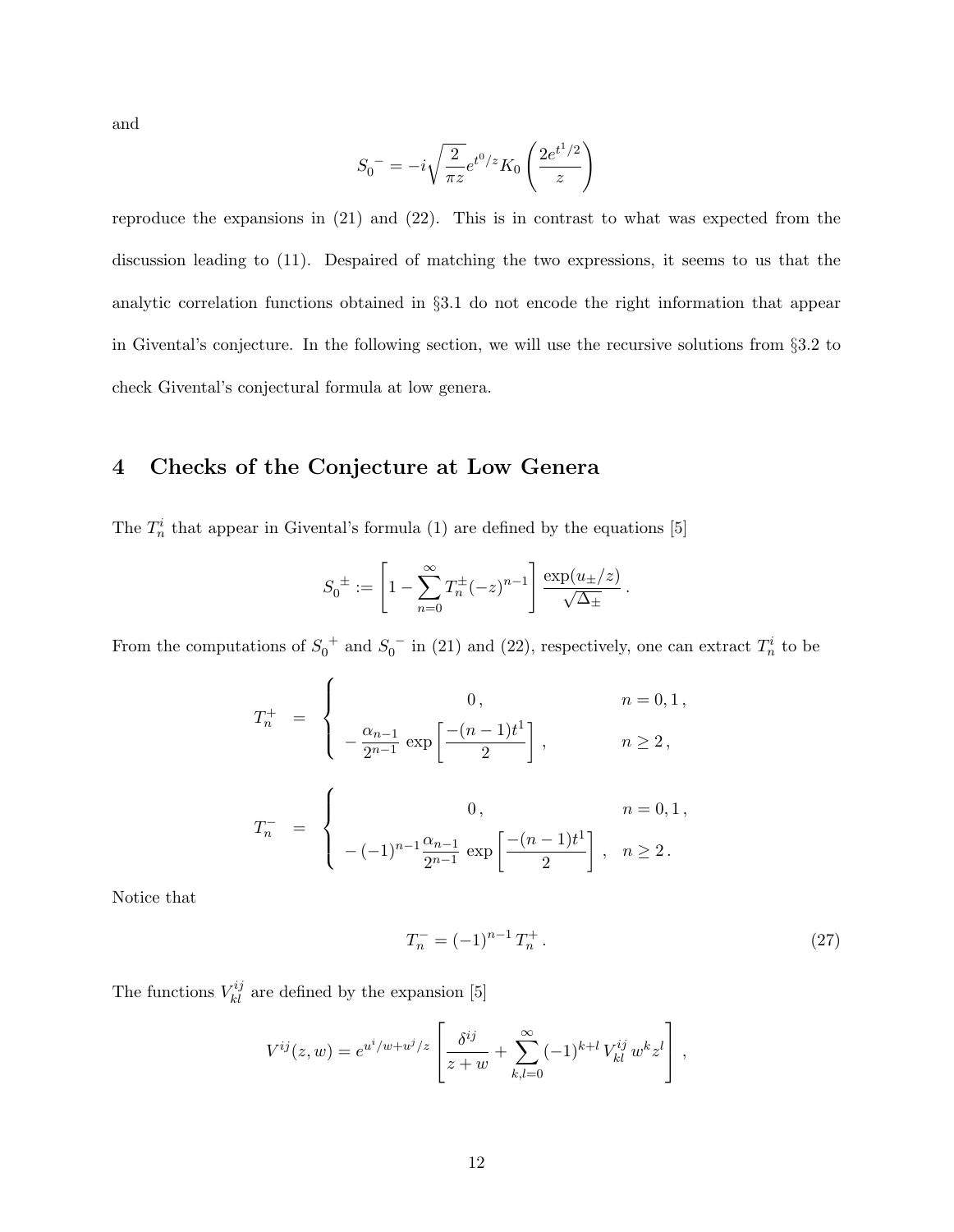and from (25) and (26) we see that

$$
V_{kl}^{++} = \sum_{n=0}^{k} (-1)^n A_{l+n+1,k-n} = \sum_{n=0}^{k} \frac{(-1)^n (4(l+n+1)(k-n) - 1)}{(2l+2n+1)(2k-2n-1)} T_{l+n+2}^+ T_{k-n+1}^+,
$$
  

$$
V_{kl}^{+-} = i(-1)^l \sum_{n=0}^{k} B_{l+n+1,k-n} = i(-1)^l \sum_{n=0}^{k} \frac{2(l+2n+1-k)}{(2l+2n+1)(2k-2n-1)} T_{l+n+2}^+ T_{k-n+1}^+.
$$

There seems to be a misprint in the original formula for  $V_{kl}^{ij}$  in [5], i.e. we believe that w and z should be exchanged, as in our expression here.

Now, the  $\tau$ -function for the intersection theory on the Deligne-Mumford moduli space  $\overline{\mathcal{M}}_{g,n}$  of stable curves is defined by

$$
\tau(\lambda; \{q_k\}) = \exp\left(\sum_{g=0}^{\infty} \lambda^{g-1} \mathcal{F}_g^{\text{pt}}(\{q_k\})\right)
$$

and has the following nice scaling invariance: consider the scaling of the phase-space variables  $q_k$ given by

$$
q_k \mapsto s^{k-1} \, q_k \tag{28}
$$

for some constant s. Then, since a non-vanishing intersection number  $\langle \tau_{k_1} \cdots \tau_{k_n} \rangle$  must satisfy

$$
\sum_{i=1}^{n} (k_i - 1) = \dim(\overline{\mathcal{M}}_{g,n}) - n = 3g - 3,
$$

we see that under the transformation (28), the genus-g generating function  $\mathcal{F}^{\text{pt}}_g$  must behave as

$$
\mathcal{F}_g^{\rm pt}(\{s^{k-1}q_k\}) = (s^3)^{g-1} \mathcal{F}_g^{\rm pt}(\{q_k\}).
$$

Hence, upon scaling the "string coupling constant"  $\lambda$  to  $s^{-3}\lambda$ , we see that

$$
\tau(s^{-3}\lambda; \{s^{k-1}q_k\}) = \tau(\lambda; \{q_k\}).
$$
\n(29)

Now, consider the function

$$
F(\{q_n^+\}, \{q_n^-\}) := \left[ e^{\frac{\lambda}{2} \sum_{k,l\geq 0} \sum_{i,j \in \{\pm\}} V_{kl}^{ij} \sqrt{\Delta_i} \sqrt{\Delta_j} \partial_{q_k^i} \partial_{q_l^j} \tau(\lambda \Delta_+; \{q_n^+\}) \tau(\lambda \Delta_-; \{q_n^-\}) \right].
$$
 (30)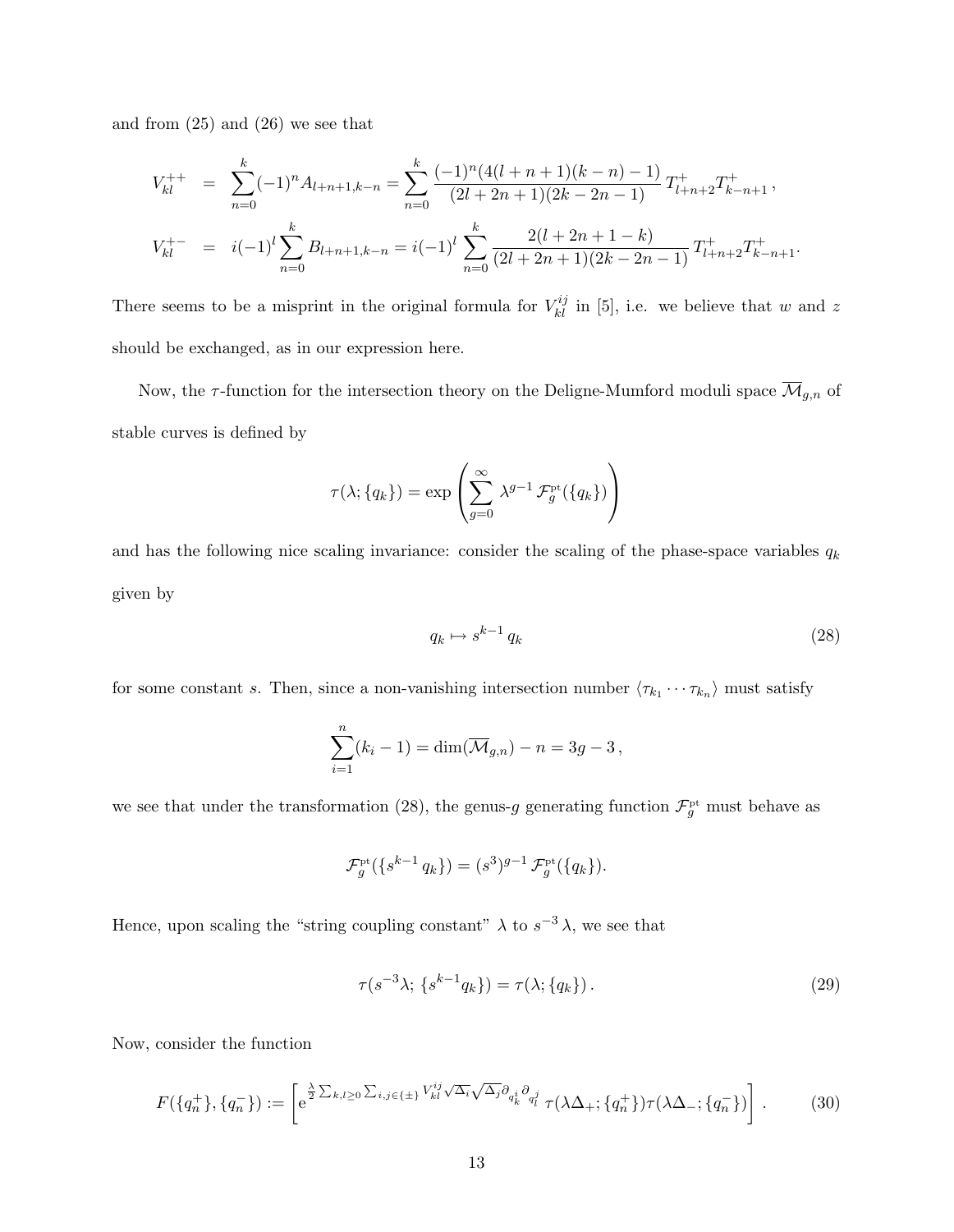Then, since the Gromov-Witten potentials of  $\mathbb{P}^1$  for  $g \geq 2$  all vanish, Givental's conjectural formula for  $\mathbb{P}^1$  is

$$
F(\{T_n^+\}, \{T_n^-\}) = 1\,,
$$

where it is understood that one sets  $q_k^i = T_k^i$  after taking the derivatives with respect to  $q_k^i$ . Since  $T_n^+$  and  $T_n^-$  are related by (27), let us rescale  $q_k^$  $q_k^- \mapsto (-1)^{k-1} q_k^ \bar{k}_{k}$  in (30). Then, since  $\Delta_{+} = -\Delta_{-}$ , we observe from (29) that

$$
F(\lbrace T_{n}^{+}\rbrace, \lbrace T_{n}^{-}\rbrace) = \left\{ \exp \left[ \frac{\lambda}{2} \Delta_{+} \sum_{k,l \geq 0} \left( V_{kl}^{++} \partial_{q_{k}^{+}} \partial_{q_{l}^{+}} + i(-1)^{l-1} V_{kl}^{+-} \partial_{q_{k}^{+}} \partial_{q_{l}^{-}} + i(-1)^{k-1} V_{kl}^{-+} \partial_{q_{k}^{-}} \partial_{q_{l}^{+}} \right) \right. \\ - (-1)^{k+l} V_{kl}^{--} \partial_{q_{k}^{-}} \partial_{q_{l}^{-}} \right) \left] \tau(\lambda \Delta_{+}; \lbrace q_{n}^{+}\rbrace) \tau(\lambda \Delta_{+}; \lbrace q_{n}^{-}\rbrace) \right\} \left|_{q_{n}^{+}, q_{n}^{-}=T_{n}^{+}}.
$$

But, the  $V_{kl}^{ij}$  satisfy the relations  $V_{kl}^{--} = -(-1)^{k+l} V_{kl}^{++}$  and  $V_{kl}^{+-} = V_{lk}^{-+}$ , so

$$
F(\lbrace T_{n}^{+}\rbrace, \lbrace T_{n}^{-}\rbrace) = \left\{ \exp\left[\frac{\lambda}{2}\Delta_{+}\sum_{k,l\geq 0} \left(V_{kl}^{++}(\partial_{q_{k}^{+}}\partial_{q_{l}^{+}} + \partial_{q_{k}^{-}}\partial_{q_{l}^{-}}) + 2i\left(-1\right)^{l-1}V_{kl}^{+-}\partial_{q_{k}^{+}}\partial_{q_{l}^{-}}\right) \right] \tau(\lambda\Delta_{+}; \lbrace q_{n}^{+}\rbrace)\tau(\lambda\Delta_{+}; \lbrace q_{n}^{-}\rbrace) \right\} \Bigg|_{q_{n}^{+}, q_{n}^{-}=T_{n}^{+}}.
$$
\n(31)

Now, consider the following transformations of the variables:

$$
q_k^+ = x_k + y_k \qquad \text{and} \qquad q_k^- = x_k - y_k
$$

so that

$$
\partial_{q_k^+} = \frac{1}{2} \left( \partial_{x_k} + \partial_{y_k} \right) \qquad \text{and} \qquad \partial_{q_k^-} = \frac{1}{2} \left( \partial_{x_k} - \partial_{y_k} \right).
$$

Then, in these new coordinates, (31) becomes

$$
F(\{T_n^+\}, \{T_n^-\}) = G(\{T_n^+\}, \{0\}),
$$

where the new function  $G({x_k},{y_k})$  is defined by

$$
G(\lbrace x_n \rbrace, \lbrace y_n \rbrace) = \exp\left[\frac{\lambda}{4}\Delta_+\sum_{k,l\geq 0} \left(V_{kl}\partial_{x_k}\partial_{x_l} + W_{kl}\partial_{y_k}\partial_{y_l}\right)\right] \tau(\lambda\Delta_+; \lbrace x_n + y_n \rbrace) \tau(\lambda\Delta_+; \lbrace x_n - y_n \rbrace),\tag{32}
$$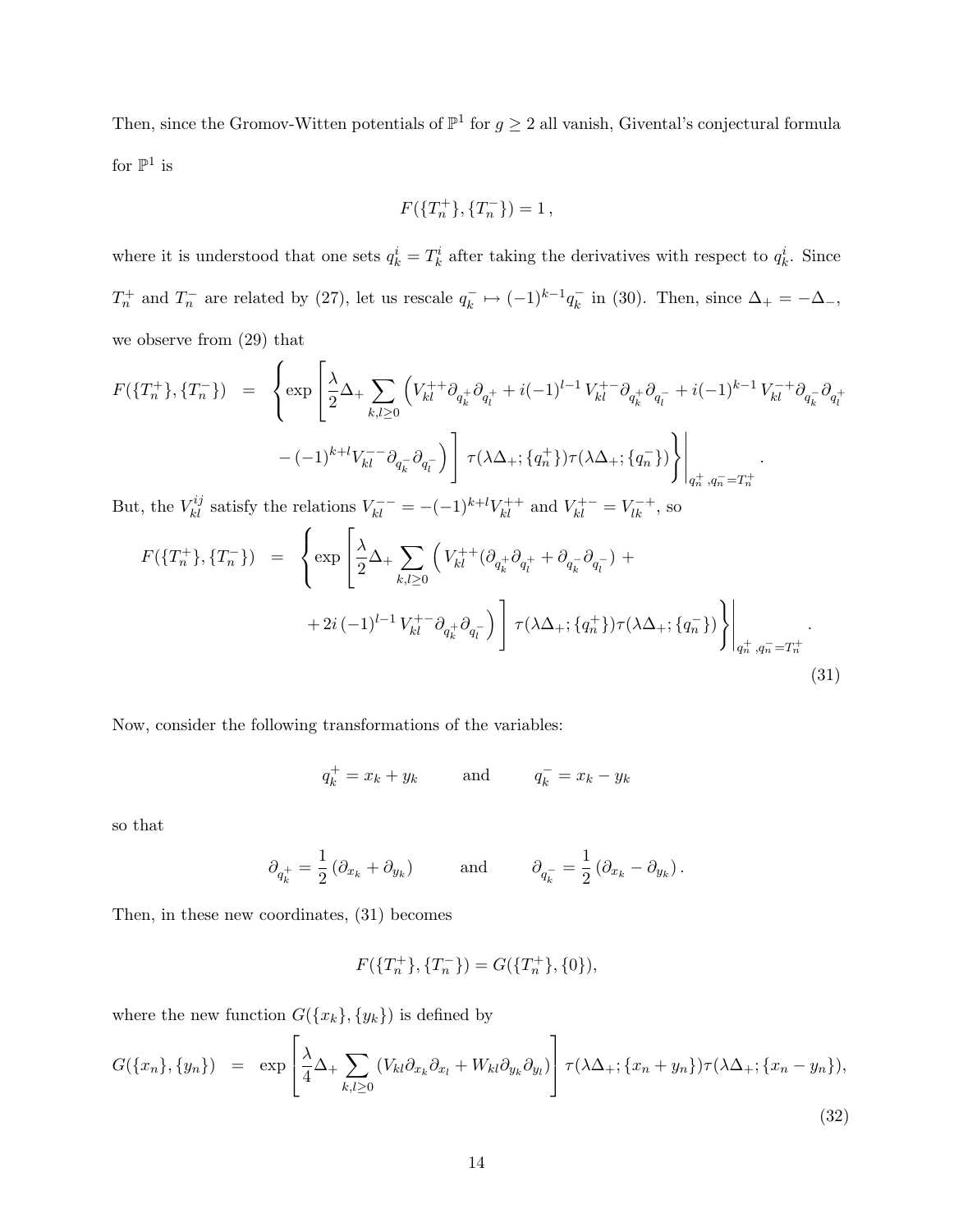where

$$
V_{kl} := V_{kl}^{++} + i(-1)^{l-1} V_{kl}^{+-} ,
$$
  

$$
W_{kl} := V_{kl}^{++} - i(-1)^{l-1} V_{kl}^{+-} .
$$

Here, we have simplified the expression by noting that the mixed derivative terms cancel because of the identity  $V_{kl}^{+-} = (-1)^{k-l} V_{lk}^{+-}$ .

**Remark:** The conjecture expressed in terms of (32), i.e. that  $G({T_k^+})$  $\{^{n+}_{k}\},\{0\})=1$ , is now in a form which resembles the Hirota bilinear relations, which might be indicating some kind of an integrable hierarchy, perhaps of Toda-type.

Because the tau-functions are exponential functions, upon acting on them by the differential operators, we can factor them out in the expression of  $G({x_k},{y_k})$ . We thus define

**Definition 4.1**  $P(\lambda\Delta_+, \{x_k\}, \{y_k\})$  is a formal power series in the variables  $\lambda\Delta_+, \{x_k\}$  and  $\{y_k\}$ such that

$$
G({x_k},{y_k}) = P(\lambda \Delta_+, {x_k},{y_k}) \tau (\lambda \Delta_+, {x_k + y_k}) \tau (\lambda \Delta_+, {x_k - y_k}).
$$

Hence, Givental's conjecture for  $\mathbb{P}^1$  can be restated as

Conjecture 4.2 (Givental) The generating function  $G({T_k^+})$  $\{k_{k}^{+}\},\{0\})$  is equal to one, or equivalently

$$
P(\lambda \Delta_+, \{T_k^+\}, \{0\}) = \frac{1}{\tau(\lambda \Delta_+, \{T_k^+\})^2}.\tag{33}
$$

This conjecture can be verified order by order in  $\lambda$ . This procedure is possible because when  $q_0 = q_1 = 0$ , only a finite number of terms in the free-energies and their derivatives are nonvanishing. In particular, the genus-0 and genus-1 free energies vanish when  $q_0 = q_1 = 0$ .

Let us check (33) up to order  $\lambda^2$ , for which we need to consider up to  $\lambda^6$  expansions in the differential operators acting on the  $\tau$ -functions. Let  $h = \lambda \Delta_{+}$ . The low-genus free energies for a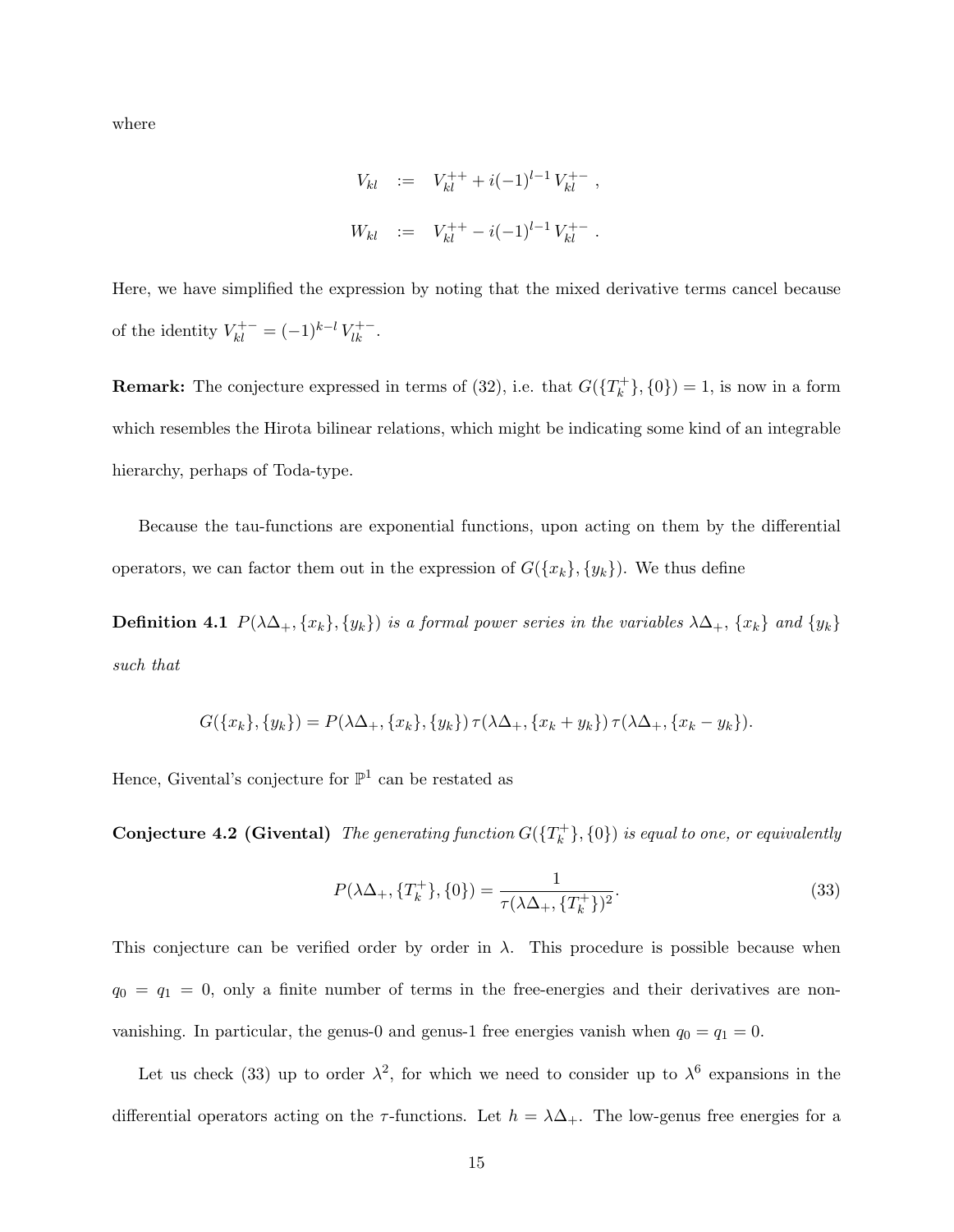point target space can be easily computed using the KdV hierarchy and topological axioms; they can also be verified using Faber's program [3]. The terms relevant to our computation are

$$
\begin{array}{rcl} \mathcal{F}_b^{\text{pt}} + \mathcal{F}_1^{\text{pt}} + h\mathcal{F}_2^{\text{pt}} &=& \frac{1}{h}\left[\frac{(q_0)^3}{3!}+\frac{(q_0)^3q_1}{3!}+2!\frac{(q_0)^3(q_1)^2}{3!2!}+3!\frac{(q_0)^5(q_1)^3}{3!3!}+\frac{(q_0)^4q_2}{4!}+3\frac{(q_0)^5q_1q_2}{4!}+\\&+12\frac{(q_0)^4(q_1)^2q_2}{4!2!}+\frac{(q_0)^5q_3}{5!}+4\frac{(q_0)^5q_{1}q_3}{6!}+6\frac{(q_0)^5(q_2)^2}{5!2!}+30\frac{(q_0)^5q_1(q_2)^2}{5!2!}+\\&+\frac{(q_0)^6q_4}{6!}+10\frac{(q_0)^6q_2q_3}{6!}+90\frac{(q_0)^6(q_2)^3}{6!3!}+\cdots\right]+\\&+\left[\frac{1}{24}q_1+\frac{1}{24}\frac{(q_1)^2}{2!}+\frac{1}{12}\frac{(q_1)^3}{3!}+\frac{1}{4}\frac{(q_1)^4}{4!}+\frac{1}{24}q_0q_2+\frac{1}{12}q_0q_1q_2+\frac{1}{4}\frac{q_0(q_1)^2q_2}{2!}+\\&+\frac{q_0(q_1)^3q_2}{3!}+\frac{1}{6}\frac{(q_0)^2(q_2)^2}{2!2!}+\frac{2}{3}\frac{(q_0)^2q_1(q_2)^2}{2!2!}+\frac{10}{3}\frac{(q_0)^2(q_1)^2(q_2)^2}{2!2!}+\\&+\frac{1}{24}\frac{(q_0)^3q_3}{2!}+\frac{1}{8}\frac{(q_0)^2q_1q_3}{2!}+\frac{1}{2}\frac{(q_0)^3q_1(q_2)^3}{2!2!}+\frac{7}{24}\frac{(q_0)^3q_2q_3}{3!}+\frac{35}{24}\frac{(q_0)^3q_1q_2q_3}{3!}+\\&+2\frac{(q_0)^3(q_2)^3}{3!3!}+12\frac{(q_0)^3q_1(q_2)^3}{3!3!}+\frac{1}{24}\
$$

This expression gives the necessary expansion of  $\tau(\lambda \Delta_{+}; \{x_k \pm y_k\})$  for our consideration, and upon evaluating  $G({T_k^+}$  $\{k^{+}\}, \{0\}\)$ , we find

$$
P(h, \{T_k^+\}, \{0\}) = 1 - \frac{17}{2359296}e^{-3t^1/2}h + \frac{41045}{695784701952}e^{-3t^1}h^2 + \mathcal{O}(h^3). \tag{34}
$$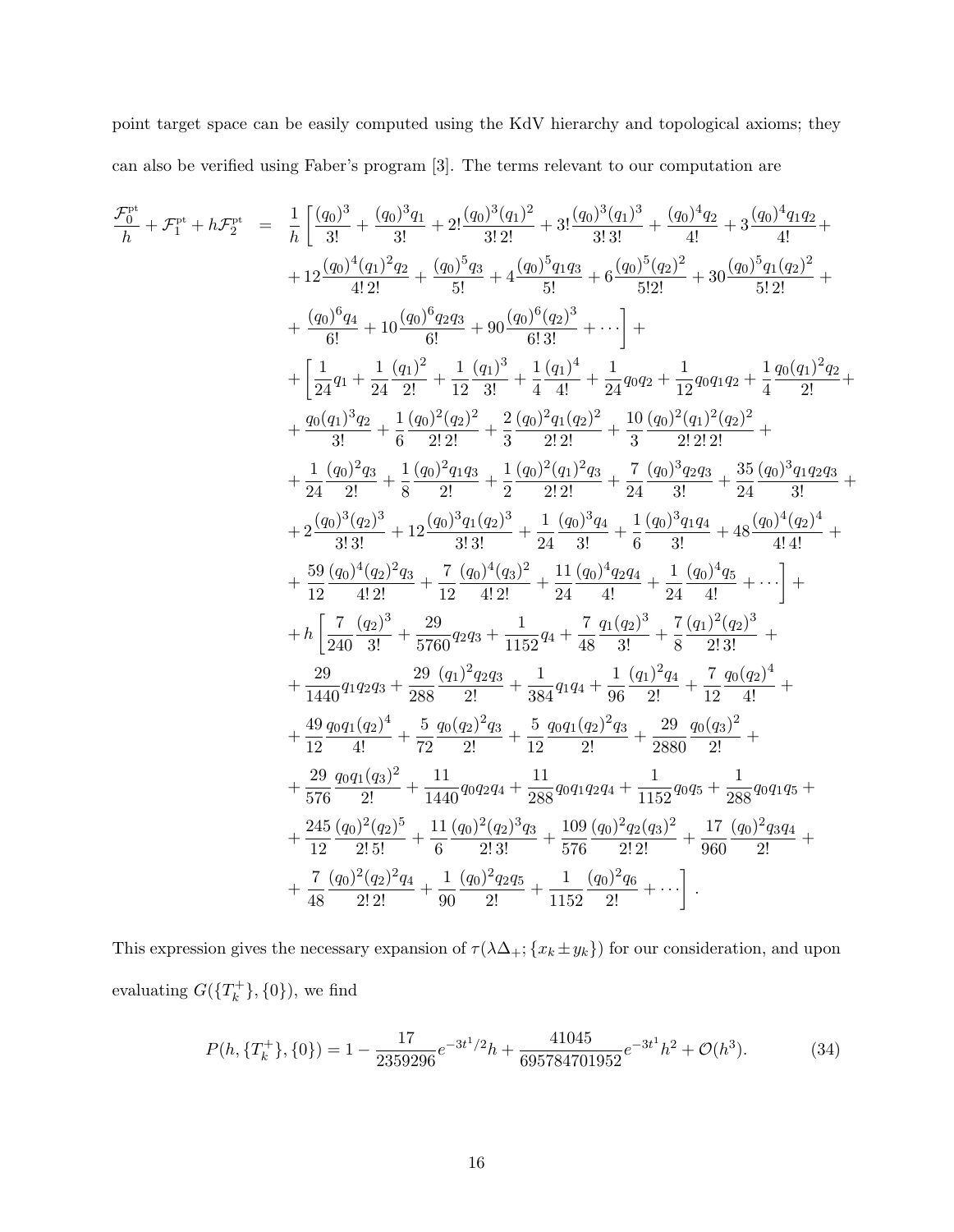At this order, the expansion of the right-hand-side of (33) is

$$
\tau(h, \{T_k^+\})^{-2} = 1 - 2\mathcal{F}_2^{\text{pt}} h + 2 \left[ (\mathcal{F}_2^{\text{pt}})^2 - \mathcal{F}_3^{\text{pt}} \right] h^2 + \mathcal{O}(h^3).
$$

At  $q_n = T_n^+$ ,  $\forall n$ , the genus-2 free energy is precisely given by

$$
\mathcal{F}_2^{\rm pt} = \frac{1}{1152}T_4 + \frac{29}{5760}T_3 T_2 + \frac{7}{240} \frac{T_2^3}{3!} = \frac{17}{4718592}e^{-3t^1/2},
$$

and the genus-3 free energy is

$$
\mathcal{F}_{3}^{\text{pt}} = \frac{1}{82944} T_7 + \frac{77}{414720} T_2 T_6 + \frac{503}{1451520} T_3 T_5 + \frac{17}{11520} (T_2)^2 T_5 + \frac{607}{2903040} (T_4)^2 \n+ \frac{1121}{241920} T_2 T_3 T_4 + \frac{53}{6912} (T_2)^3 T_4 + \frac{583}{580608} (T_3)^3 + \frac{205}{13824} (T_2)^2 (T_3)^2 \n+ \frac{193}{6912} (T_2)^4 T_3 + \frac{245}{20736} (T_2)^6 \n= -\frac{656431}{22265110462464} e^{-3t^1}.
$$

Thus, we have

$$
\tau(h, \{T_k^+\})^{-2} = 1 - \frac{17}{2359296} e^{-3t^1/2} h + \frac{41045}{695784701952} e^{-3t^1} h^2 + \mathcal{O}(h^3),
$$

which agrees with our computation of  $P(\lambda, \{T_k^+\})$  $\{n_k^+\},\{0\})$  in (34).

It would be very interesting if one could actually prove Givental's conjecture, but even our particular example remains elusive and verifying its validity to all orders seems intractable using our method.

## Acknowledgments

We would like to thank S. Monni for his collaboration and for valuable discussions. J.S.S. also thanks G. Tian and J. Zhou for useful discussions, and Y.S.S. thanks M. Schulz for helpful discussions on canonical coordinates. J.S.S. is supported in part by an NSF Graduate Fellowship and the U.S.